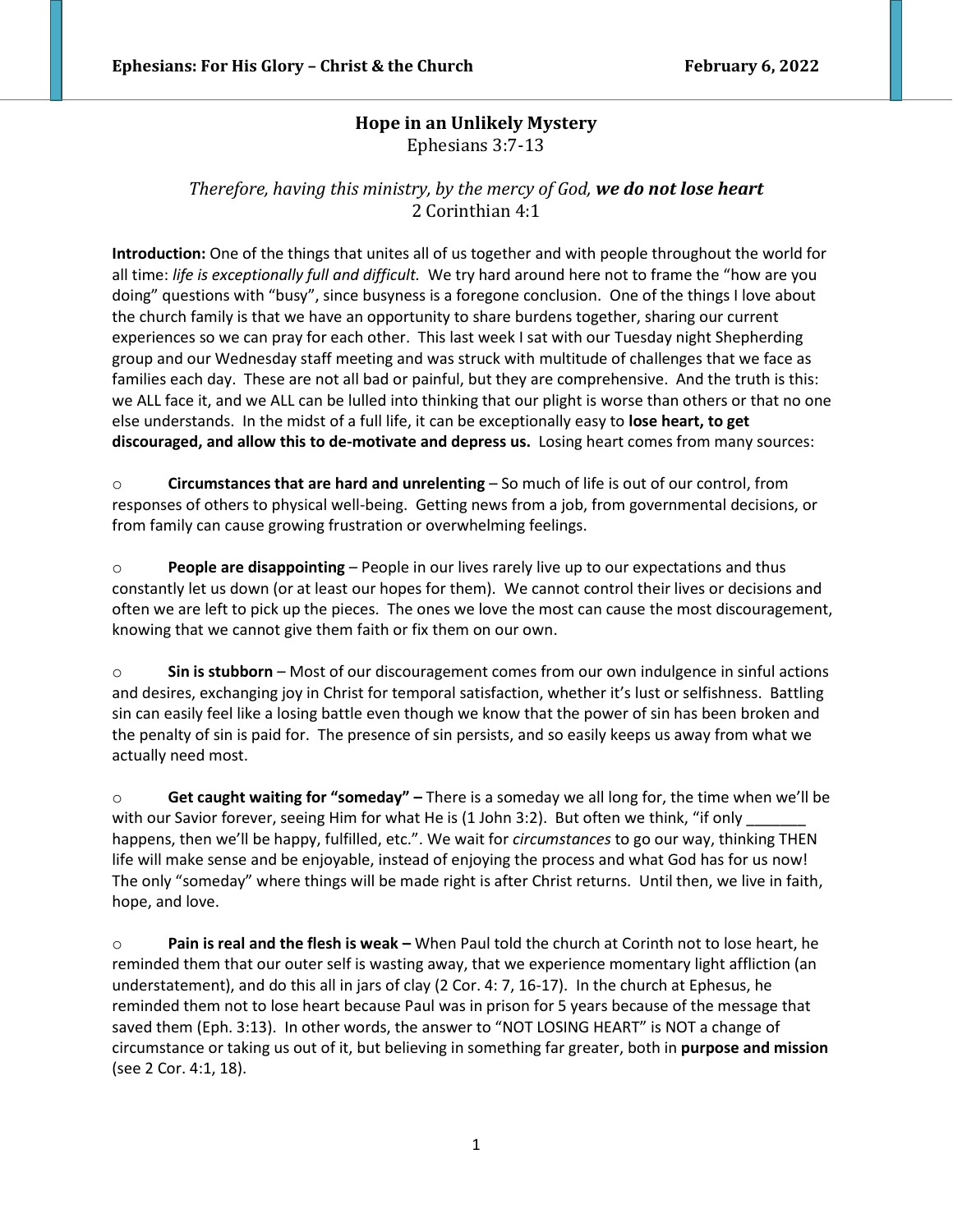As Paul finishes this parenthesis of the mystery of the gospel and unity in the church, and BEFORE he prays for them to understand the massive love of Christ for them, he concludes with

### *"So, I ask you not to lose heart over what I am suffering for you, which is your glory"*

*Do not lose heart…* How doe we do that? What did he cover earlier that would fight against discouragement? What we'll see is that he gives us hope **in some unlikely places, since the gospel itself is presented as the most unlikely source of salvation** (1 Cor. 1:18-31). Hope is born out of mystery, and this mystery displays unlikely sources to fight discouragement.

#### **Most Unlikely Force:** *servants* (3:7-8a)

*Of this gospel I was made a minister according to the gift of God's grace, which was given me by the working of His power. To me, though I am the very least of all the saints…*

If you wanted to turn the world upside down, how would you go about it? Mark Zuckerberg has the goal of connecting everyone around the globe, even those without Internet access yet<sup>1</sup>. To reach this goal, he's acquired apps such as WhatsApp and Instagram, and has sought to hire the best of the best in the industry, but also just saw the largest stock drop in history, losing about a quarter of the stock's price while losing users. But this is not how God chose to reach the world. He chose to use the least likely. He chose to use **servants, and these servants turned the world upside down** (Acts 17:6) by proclaiming another king besides Caesar, King Jesus (Acts 17:7).

**Paul's self view –** Paul did not choose his outcome. In fact, his choices led him to persecute, imprison, and kill followers of Jesus. His commitment to religion was impeccable, and he was so zealous for Judaism that he was willing to stop anyone who stood in the way. But notice he said the he was **made a minister**, not that he chose to be one. The word for minister here is the word "diakonos", a word for table waiter and servant, with the word "doulos" a synonym for slave used in 1 Corinthians. Servant described the activity, where slave is the relationship to the master. This position embraced humility and giving up control of one's life. For post-conversion Paul, this was a privilege and joy, not a burden. He recognized that he was the "least of all the saints", which was not hyperbole but rather a recognition of who he was before conversion. He literally made up the word "*leaster"* (elachistos) to describe who he was before Christ. But being a servant did not mean being **powerless.** On the contrary, Paul had access to power like never before. Before Christ, he did everything on his own, working tirelessly but unsuccessfully at finding peace with God, and in his unworthy state, persecuted the church of God (1 Cor. 15:9). But God's **grace was not only brought salvation, it enabled him.** God's grace freed him to work harder than he did before, but not by his own strength but with the grace that God worked in him (1 Cor. 15:10). It was the power to truly affect change, to be useful in God's hand, to be an instrument of change. Who was Paul now? A simple slave, a third level galley rower on a ship, a nobody whose goal was to point everyone to Christ.

**Our identity –** What gives us encouragement in this? "We are unworthy servants; we have only done what was our duty" (Luke 17:10). We embrace the fact that we have been given a true MINISTRY given to God's servants, a ministry that was so valuable that God had His Son live, die, and rise again to make us ministers, ministers of a NEW covenant (2 Cor. 4:1). It means that there is no higher rank than servant, minister in God's household, and has called us ALL TO MINISTRY. We are all slaves, regardless of our gifts, talents, responsibilities, or whether we plant, water, harvest, send, or go. Whether we

<sup>1</sup> Nicholas Kama, Washington Post, "Facebook's dream of connecting the world is dead", Feb. 3, 2022.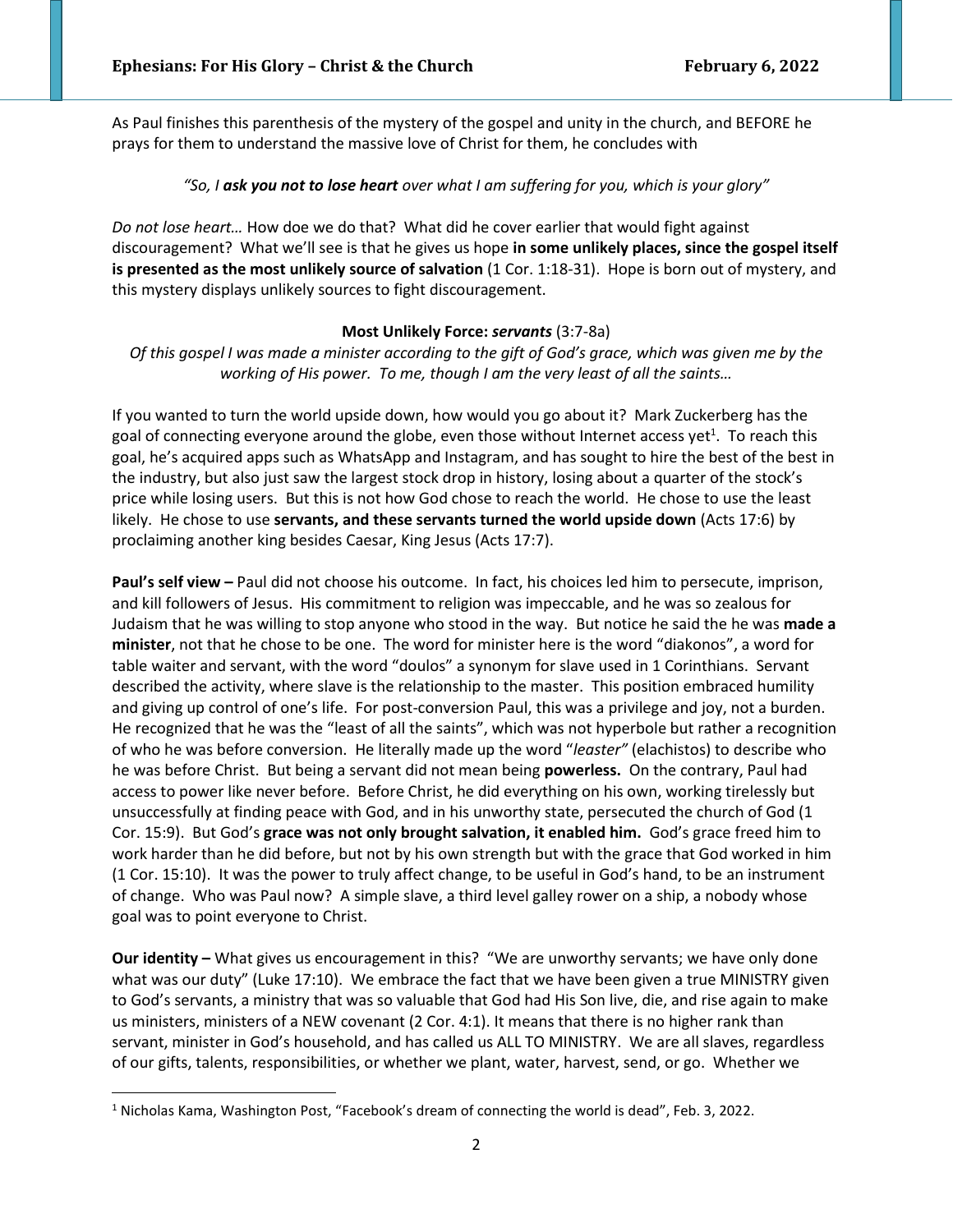speak or serve, we do it all **by the strength God provides —- so that in everything God may be glorified through Jesus Christ** (1 Pet. 4:10-11). Whenever we stop thinking of ourselves as servants, we start thinking that we deserve more; we get miffed when we don't receive thanks, and crave recognition. We begin to think we are indispensable or irreplaceable instead of instruments in the Redeemer's hand. This morning we take heart, because God has chosen each of you to be a minister, a servant of the King, a slave of Christ who has been enabled by the grace He provides, a grace that is lavished on us. **But what does this ministry entail?** 

#### **Most Unlikely Source:** *Gospel to the Gentiles* (3:8b-9)

*…this grace was given, to preach to the Gentiles the unsearchable riches of Christ, and to bring to light for everyone what is the plan of the mystery, hidden for ages in God who created all things.*

We can call a lot of different things "ministry", and really any service in the name of Christ can be ministry. But the true goal of ministry is laid out here for Paul, which should be the goal and drive for every minister of Christ:

- 1) **Preach the Unsearchable Riches of Christ** We Preach Christ! That is our mantra, meme, and motto. Here it is clear once again that Paul was to preach Christ to the Gentiles, all non-Jews of all nations, which does not diminish proclamation to Jews, by religion or culture, but includes all people everywhere. Our message is that Christ is Lord, that He is the Son of God, and that He is Savior. Words like "unsearchable, unfathomable, unimaginable" are tough words to describe, since by definition they mean something hard to comprehend. But it does not mean that we don't try, it means that we will never reach the end or bottom of the riches of Christ. The more we search, the more there is to find. We have been given the **mind of Christ** to understand His mind and instruction (1 Cor. 2:16), so that we are not ill equipped to search. **What does this mean practically?** It means that we are not trying to get people plugged into the church or involved in a program; we are proclaiming Christ so that they would know Him. Our goal is not a better morality or safer communities, it is to present the riches of Christ which cannot be exhausted. But we do not proclaim what we ourselves have not tasted. We preach what we have experienced. So, growing in our knowledge of Christ and proclaiming him work together.
- 2) **Proclaim Revealed Truth –** *Why does this matter?* Our job is to "bring to light" the revealed plan of God that had been hidden for ages. This means that our ministry is one of **REVELATION, presenting truth about God that only God can use to open the eyes and soften the hearts of sinners.** Our goal is to "bring to light", to expose the darkness. "*Take no part in the unfruitful works of darkness, but instead expose them…but when anything is exposed by the light, it becomes visible"* (Eph. 5:11, 13).
- **We expose the darkness by living differently** We know that the darkness hates the light (John 3:19), which is why HOW we live matters. We do not live outwardly holy lives because we are trying to earn anything or make ourselves look better, but to match up with an inward change that was produced by Christ. When we live consistently according to the light of Scripture, it shines brightly in the darkness.
- We expose the darkness by calling out the truth This last week I was reminded again at how deceptive sin can be. Multiple counseling times have exposed the fact that the prince of the power of this air has convinced many that REBELLION against God will breed happiness and satisfaction, particularly when it comes to sexual identity and pursuit. Multitudes of young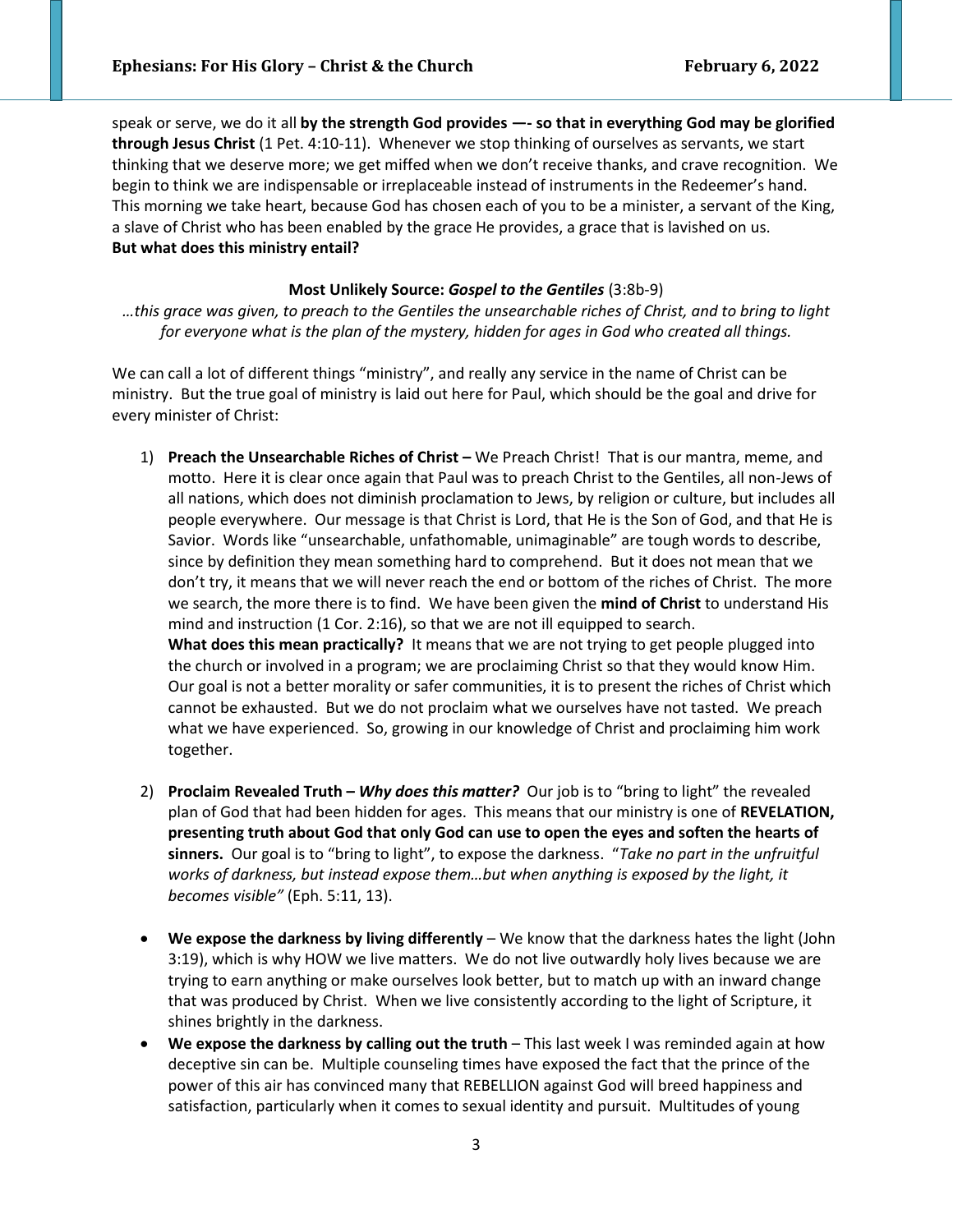people are brought down a path that Romans 1:18-32 explains. They reject God and His plan, start worshipping the creation rather than Creator, so God gives them over to their lusts as they exchange the natural for unnatural, leading to a debased/depraved mind, looking to surround oneself to those that approve of your choices. Calling out this downward spiral will be met with fierce resistance and cancellation. Calling out this downward spiral is the most loving thing we could ever do. Staying silent may bring less friction and name calling, but will ultimately prove to show self-love, a desire for man-pleasing rather than God, and fails to proclaim the riches of Christ as the most valuable, satisfying, and pleasurable source in the world.

The gospel is the most unlikely message, one that is laughed at by the wise and misunderstood by the simple. It seems like a weak message (believe in a crucified Savior) but is the source of the greatest power. It is the word that God's grace brings to life, that cuts through the darkness, that makes hearts of stone to hearts of flesh, that allows deceived minds see. It is the message our youth are getting this weekend, explaining a Holy God, sinful Man, and worthy Christ, and a response of repentance by faith. This is the message that plumbs the depths of Christ and also brings the depressed hope, the anxious peace, the lustful contentment, the rebellious to friendship, and those under judgment to sonship. God does the work of revealing the mystery, and unites all believers into His church, the most unlikely source of wisdom.

#### **Most Unlikely Wisdom:** *Church* (3:10)

*…so that through the church the manifold wisdom of God might now be made known to the rulers and authorities in the heavenly places.*

We've seen before that the church is a far greater deal than we typically commit our mental bandwidth. The church not only displays God's glory through the gospel in Jesus Christ, but also shows His wisdom that was determined before the foundation of the world. As the gospel is revealed to people's mind and heart, they are transferred into God's church, each being equal in Christ, whether Jew, Greek, Gentile, or anything else. But we rarely think about how the angels and demons think about the church, or if they care, but God's wisdom was seen by these powers.

### **1 Peter 1:12 says,** *"It was revealed to them that they were serving not themselves but you, in the things that have now been announced to you through those who preached the good news to you by the Holy Spirit sent from heaven, things which angels long to look."*

In all the prophesies and revelation in the OT, neither the prophets themselves nor the angels understood fully what was to come. They did not see God incarnate, a suffering servant, or a not yet governmental ruler. **They could see God's holiness at Sinai with the Law, they could understand God's love at the cross, but they could only understand God's wisdom**, His multi-variegated wisdom! Again, the fact that Gentiles could be saved but also brought into the kingdom the same way as Jews, without having to convert to Judaism, was something angels could not have seen but by which were absolutely stunned. When Paul mentioned rulers and authorities in the heavenly places, it not only meant the holy angels but even the fallen ones. What was the message of the church to this second group? That the prince of the power of the air did not win, that his authority is temporary, that the gates of hell would not prevail against the church. The church displays God's wisdom whenever salvation is revealed and unity is obtained with the most unlikely of people. Satan can blind, deceive, and influence the minds and hearts of people around the world and even the course of thinking in a culture itself, but he CANNOT stop God's wisdom and formation of the church.